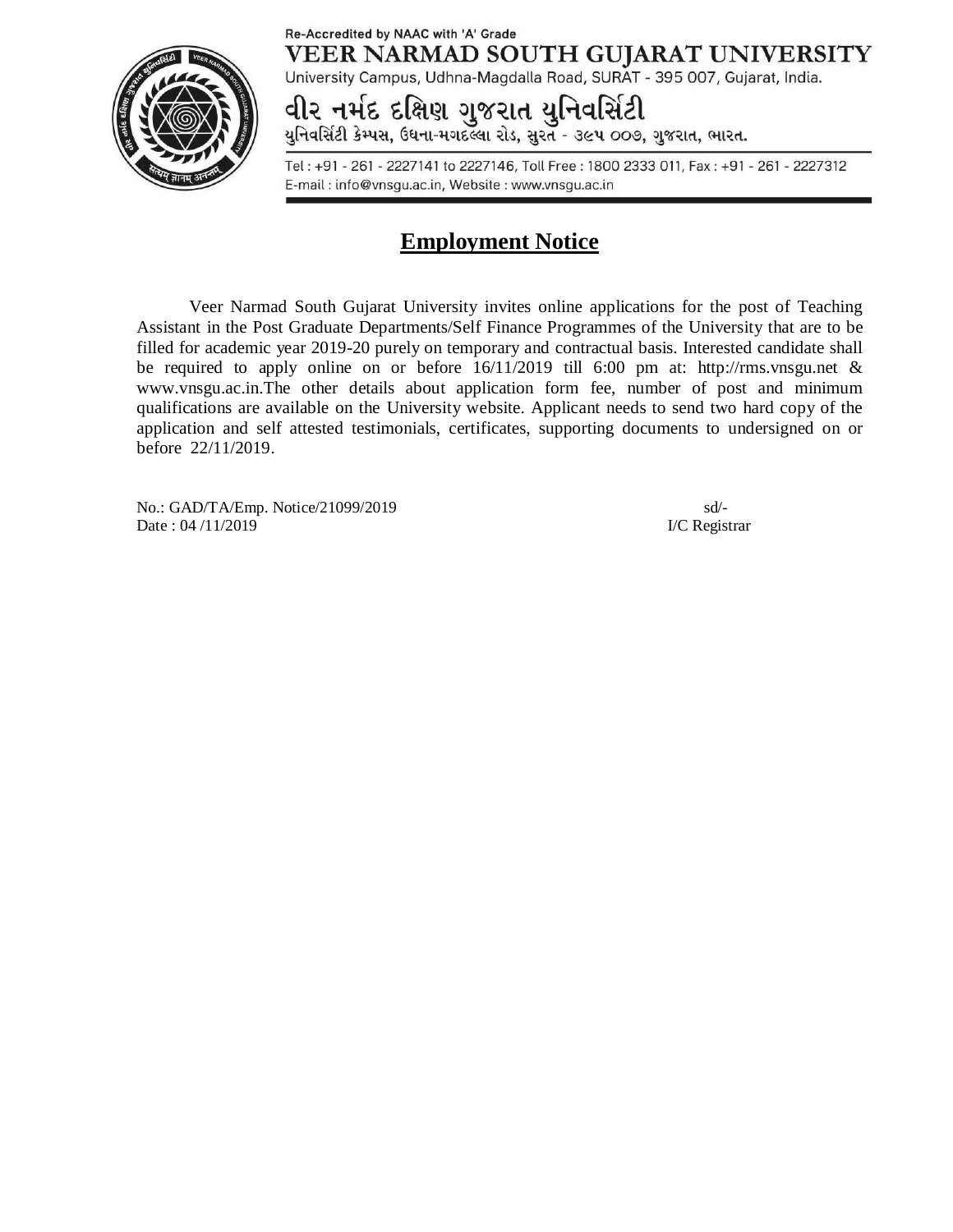| Positions of Teaching Assistant for the Departments/ Self Finance Programmes<br>Employment Notice No. GAD/TA/Emp.Notice/21099/2019, Date: 04/11/2019 |                             |                                                                                                                               |                                                          |                                      |                                                                                                                                                                                    |
|------------------------------------------------------------------------------------------------------------------------------------------------------|-----------------------------|-------------------------------------------------------------------------------------------------------------------------------|----------------------------------------------------------|--------------------------------------|------------------------------------------------------------------------------------------------------------------------------------------------------------------------------------|
| Sr.<br>No.                                                                                                                                           | Name of<br><b>Faculty</b>   | Name of Department /<br>Programme                                                                                             |                                                          | No. of<br><b>Position</b><br>(Appx.) | <b>Specialization and Posts</b>                                                                                                                                                    |
| 1                                                                                                                                                    | Science                     | Bioscience                                                                                                                    | Microbiology<br>$(M.Sc.)$ $(SF)$                         | $\mathbf{1}$                         | Microbiology                                                                                                                                                                       |
|                                                                                                                                                      |                             |                                                                                                                               | P.G. Diploma in<br>Medical Laboratory<br>Technology (SF) | 1                                    | Microbiology with PGDMLT/Microbiology                                                                                                                                              |
| $\overline{c}$                                                                                                                                       | Science                     | Chemistry (Regular) (CDF)                                                                                                     |                                                          | 5                                    | Inorganic Chemistry-02,<br>Analytical<br>Chemistry-01,<br>Physical Chemistry-01, Organic Chemistry-01                                                                              |
|                                                                                                                                                      |                             | Chemistry (SF)                                                                                                                |                                                          | 5                                    | Chemistry-01,<br>Chemistry-01,<br>Organic<br>Inorganic<br>Analytical /Physical /Environment-03                                                                                     |
|                                                                                                                                                      |                             | Chemistry (Evening) (SF)                                                                                                      |                                                          | $\overline{2}$                       | Organic Chemistry-01, Physical Chemistry-01                                                                                                                                        |
| $\overline{3}$                                                                                                                                       | Science                     | Mathematics (Dept.Dev.Fund)                                                                                                   |                                                          | $\overline{8}$                       | M.Sc. Mathematics                                                                                                                                                                  |
| 4                                                                                                                                                    | Science                     | Statistics (Dpt.Dev.Fund)                                                                                                     |                                                          | $\overline{2}$                       | M.Sc. (Statistics)/M.Sc. (Applied Statistics)                                                                                                                                      |
| 5                                                                                                                                                    | Science                     | M.Sc. (Tech) In Instrumentation<br>(SF)                                                                                       |                                                          | $\mathbf{1}$                         | M.Sc. Physics / M.Sc. Tech.                                                                                                                                                        |
| 6                                                                                                                                                    | Science                     | Biotechnology (SF)                                                                                                            |                                                          | $\overline{4}$                       | M.Sc. Microbiology-03, M.A. English -01                                                                                                                                            |
| $\overline{7}$                                                                                                                                       | Arts                        | Bachelor of Interior Design(SF)                                                                                               |                                                          | 8                                    | B.I.D., B.Arch. (PG Pre.)                                                                                                                                                          |
| 8                                                                                                                                                    | Arts                        | Human Resource Development<br>(MHRD/MLW/MA(HRM & LR),<br>M.A.(HRD), Integrated 5 Year<br>Programme, Diploma Programme<br>(SF) |                                                          | $\overline{7}$                       | HRD-03, Master in HRD with Law-01, Statistics-01,<br>English-01, Psychology-01<br>(Master Degree in relevant subject and ability to teach in<br>English is essential)              |
| 9                                                                                                                                                    | Commerce                    | Commerce (SF)                                                                                                                 |                                                          | $\mathbf{1}$                         | M.Com.(Financial & Management Accounting)                                                                                                                                          |
| 10                                                                                                                                                   | Computer<br>Science &<br>LT | $M.Sc.$ (IT) $(SF)$                                                                                                           |                                                          | 5                                    | M.Sc.(I.T./I.C.T.)/M.C.A./M.E.(Comp./I.T.)/M.Sc.(C.A).<br>[Candidate having knowledge of swift Programming<br>Language/Enterprise Java/.Net Core/MEAN Stack will<br>be preferred.] |
| 11                                                                                                                                                   | Education                   | Education (M.Ed.)<br>(CDF)                                                                                                    |                                                          | 1                                    | Education                                                                                                                                                                          |
| 12                                                                                                                                                   | Law                         | Law / B.Com. LL.B. $(SF)$                                                                                                     |                                                          | $\overline{2}$                       | Law                                                                                                                                                                                |
| 13                                                                                                                                                   | Rural<br><b>Studies</b>     | Rural Studies/ MRS (CDF)                                                                                                      |                                                          | $\mathbf{1}$                         | M.R.S.(Rural Studies)                                                                                                                                                              |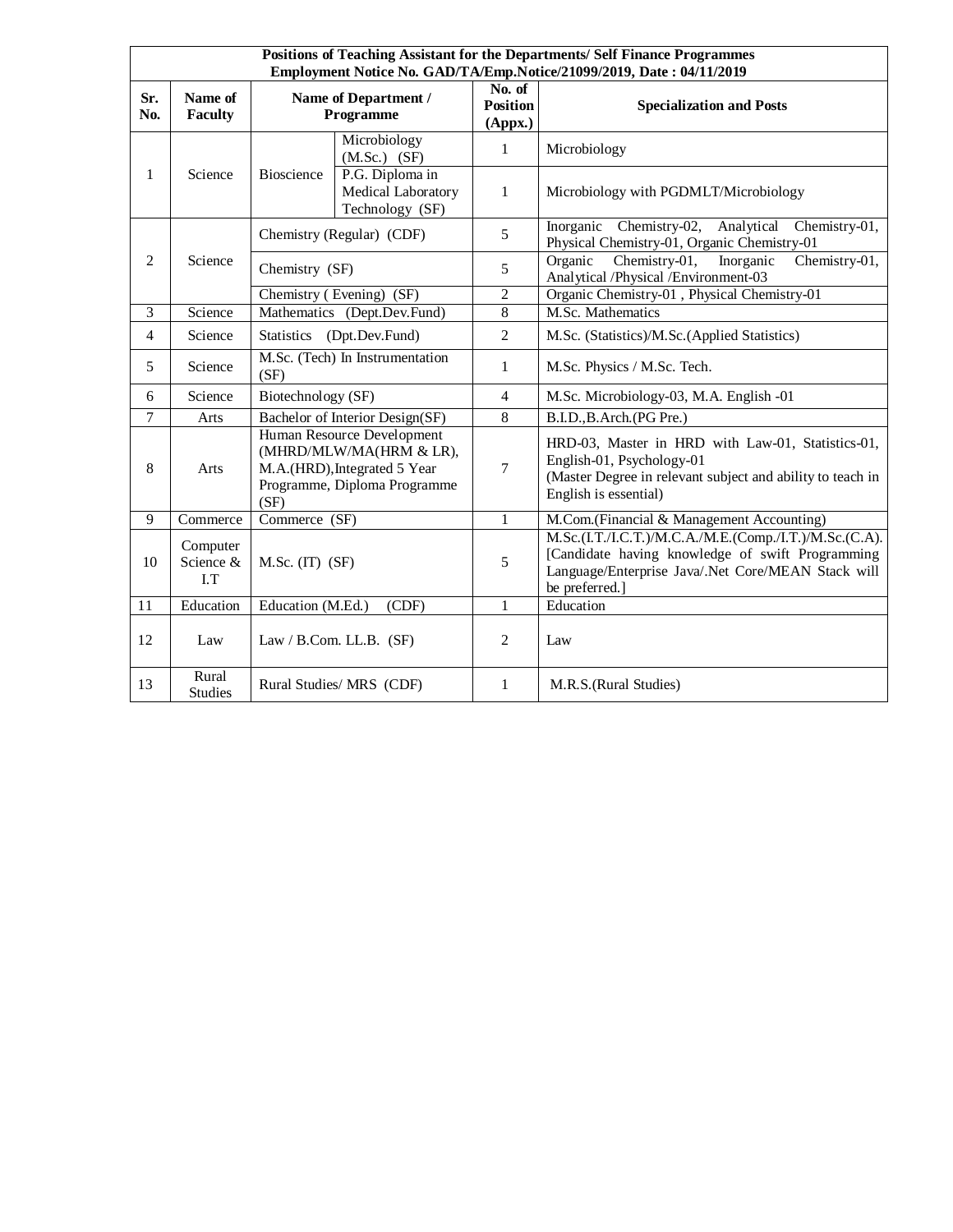## **Veer Narmad South Gujarat University**

**Udhana-Magdalla Road, Surat-395007.**

**Minimum Qualifications for Teaching Assistant in the Department of Bioscience, Biotechnology, Chemistry, Mathematics, M.Sc.(Tech) in instrumentation, Statistics, Human Resource Development, Commerce, M.Sc.(IT), Law, Rural Studies**

### **Employment Notice No.GAD/TA/EmpNotice/21099/2019, Date: 04/11/2019**

### **TEACHING ASSISTANT**

- i. Good academic record with at least 55% marks (or an equivalent grade in a point scale wherever grading system is followed) at the master's degree level in a relevant subject from an Indian University, or an equivalent degree from an accredited foreign university.
- ii. Besides fulfilling the above qualifications, the candidate must have cleared the National Eligibility Test (NET) conducted by the UGC, CSIR or similar test accredited by the UGC like SLET/SET.
- iii. Notwithstanding anything contained in sub-clauses (i) and (ii) above, candidates, who are, or have been awarded a Ph. D*.* degree shall be exempted from the requirement of the minimum eligibility condition of NET/SLET/SET for recruitment and appointment of Teaching Assistant.
- iv. NET/SLET/SET shall also not be required for such masters programmes in disciplines for which NET/SLET/SET is not conducted.

#### **Note : If candidate having above mentioned qualification is not available, the University may consider the candidate having qualification mentioned above in Sr No. (i).**

#### **Minimum Qualifications for Teaching Assistant in the Department of Education**

#### **TEACHING ASSISTANT**

- i. Postgraduate degree with minimum 55% marks in the discipline relevant to the area of specialization.
- ii. Postgraduate degree in Education (M.Ed./M.A. Education) with minimum 55% marks.
- iii. Besides fulfilling the above qualifications, the candidate must have cleared the National Eligibility Test (NET) conducted by the UGC, CSIR or similar test accredited by the UGC like SLET/SET.
- iv. Notwithstanding anything contained in sub-clauses (i) and (ii) above, candidates, who are, or have been awarded a Ph. D*.* degree shall be exempted from the requirement of the minimum eligibility condition of NET/SLET/SET for recruitment and appointment of Teaching Assistant.

#### **Note : If the candidate having above mentioned qualification is not available, the University may consider the candidate having qualification mentioned above in Sr. No. (i) and (ii).**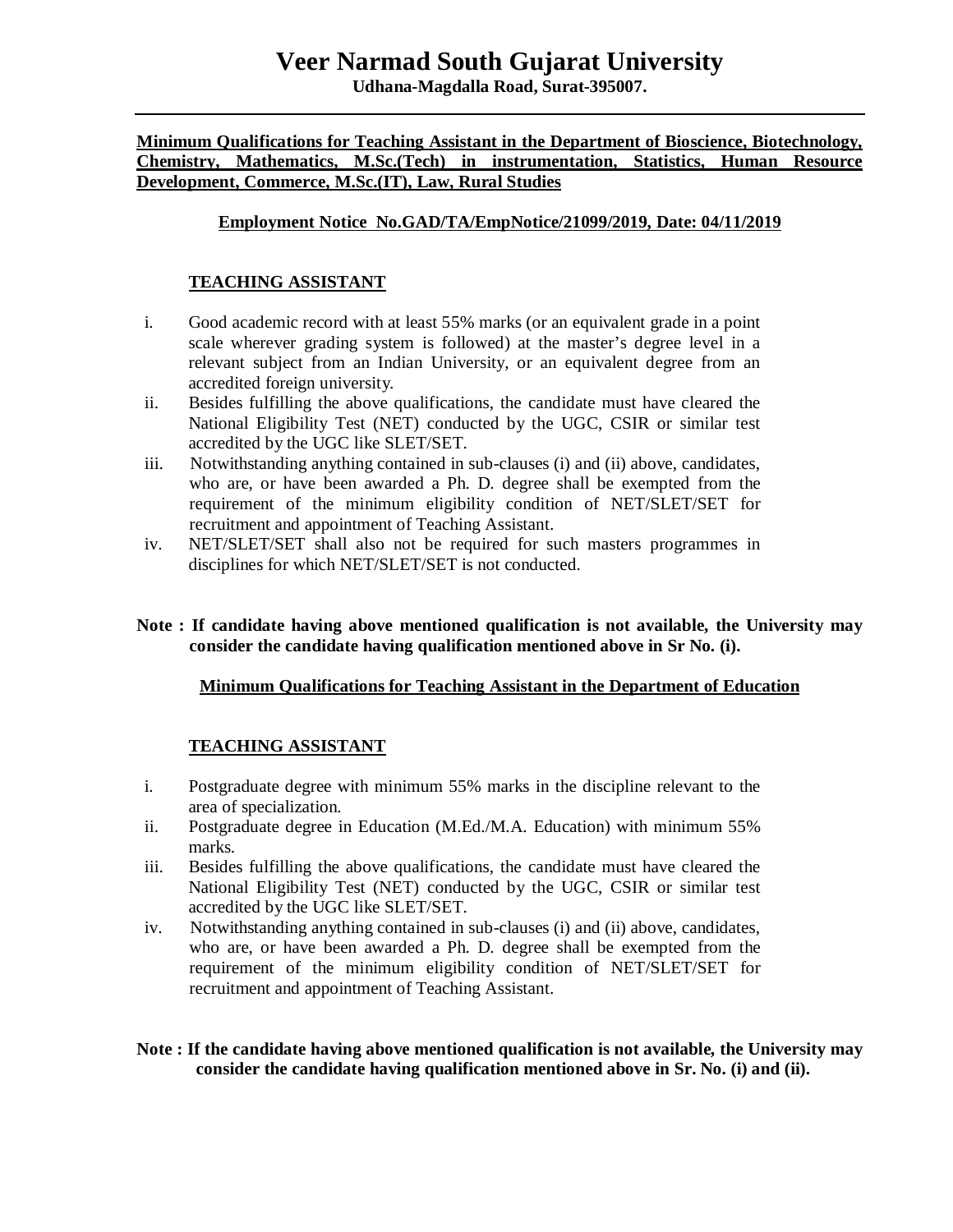## **Minimum Qualifications for Teaching Assistant in the Programme of Bachelor of Interior Design (BID)**

### **TEACHING ASSISTANT**

### **EDUCATIONAL QUALIFICATION**

i. First class Bachelor's degree in Interior Design

## **OR**

i. First class Bachelor's degree in Architecture

#### **EXPERIENCE**

ii. Minimum three years experience in the filed of Interior Designing / Architecture

## **OR**

ii. Minimum three years experience as a Visiting Faculty at institution imparting education of Interior Designing / Architecture **Relaxation in experience may be given to candidates having Masters degree (Interior Design / Architecture )**